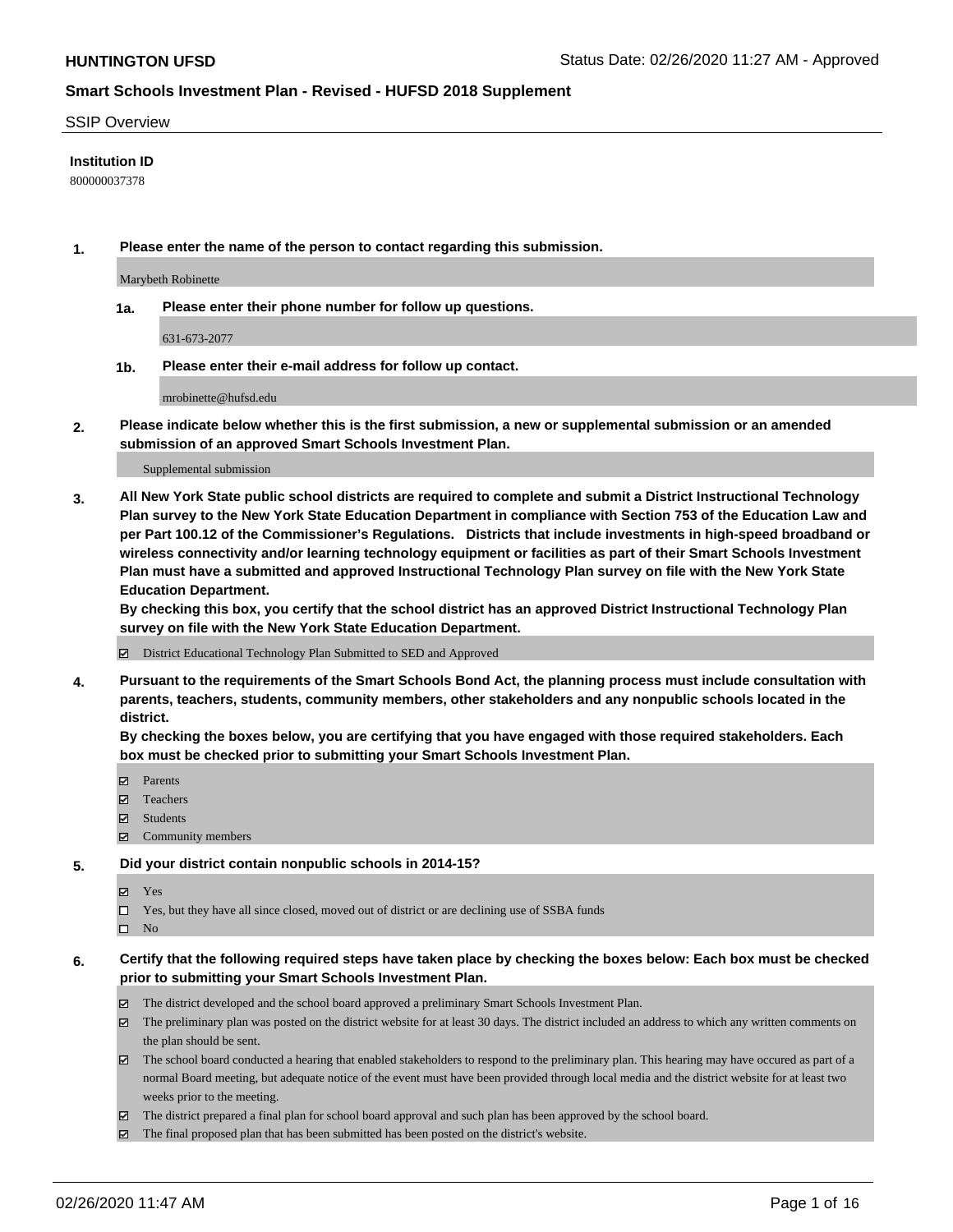SSIP Overview

**6a. Please upload the proposed Smart Schools Investment Plan (SSIP) that was posted on the district's website, along with any supporting materials. Note that this should be different than your recently submitted Educational Technology Survey. The Final SSIP, as approved by the School Board, should also be posted on the website and remain there during the course of the projects contained therein.**

Huntington SSIP Plan (Phase II) PPT R.pptx

**6b. Enter the webpage address where the final Smart Schools Investment Plan is posted. The Plan should remain posted for the life of the included projects.**

http://www.hufsd.edu/vault/assets/pdfs/central/2016/smart\_schools\_investment\_plan.pdf

**7. Please enter an estimate of the total number of students and staff that will benefit from this Smart Schools Investment Plan based on the cumulative projects submitted to date.**

2,600

**8. An LEA/School District may partner with one or more other LEA/School Districts to form a consortium to pool Smart Schools Bond Act funds for a project that meets all other Smart School Bond Act requirements. Each school district participating in the consortium will need to file an approved Smart Schools Investment Plan for the project and submit a signed Memorandum of Understanding that sets forth the details of the consortium including the roles of each respective district.**

 $\Box$  The district plans to participate in a consortium to partner with other school district(s) to implement a Smart Schools project.

#### **9. Please enter the name and 6-digit SED Code for each LEA/School District participating in the Consortium.**

| Partner LEA/District | <b>ISED BEDS Code</b> |
|----------------------|-----------------------|
| (No Response)        | (No Response)         |

### **10. Please upload a signed Memorandum of Understanding with all of the participating Consortium partners.**

(No Response)

### **11. Your district's Smart Schools Bond Act Allocation is:**

\$1,407,121

#### **12. Final 2014-15 BEDS Enrollment to calculate Nonpublic Sharing Requirement**

|            | Public Enrollment | Nonpublic Enrollment | Total Enrollment | I Nonpublic Percentage |
|------------|-------------------|----------------------|------------------|------------------------|
| Enrollment | 1.440             | 627                  | 5.067.00         | 12.27<br>ا د.ع ا       |

**13. This table compares each category budget total, as entered in that category's page, to the total expenditures listed in the category's expenditure table. Any discrepancies between the two must be resolved before submission.**

|                                          | Sub-Allocations | <b>Expenditure Totals</b> | Difference |
|------------------------------------------|-----------------|---------------------------|------------|
| <b>School Connectivity</b>               | 0.00            | 0.00                      | 0.00       |
| Connectivity Projects for<br>Communities | 0.00            | 0.00                      | 0.00       |
| Classroom Technology                     | 367,200.00      | 367,200.00                | 0.00       |
| Pre-Kindergarten Classrooms              | 0.00            | 0.00                      | 0.00       |
| Replace Transportable<br>Classrooms      | 0.00            | 0.00                      | 0.00       |
| <b>High-Tech Security Features</b>       | 0.00            | 0.00                      | 0.00       |
| Nonpublic Loan                           | 51,854.59       | 51,854.59                 | 0.00       |
| Totals:                                  |                 |                           |            |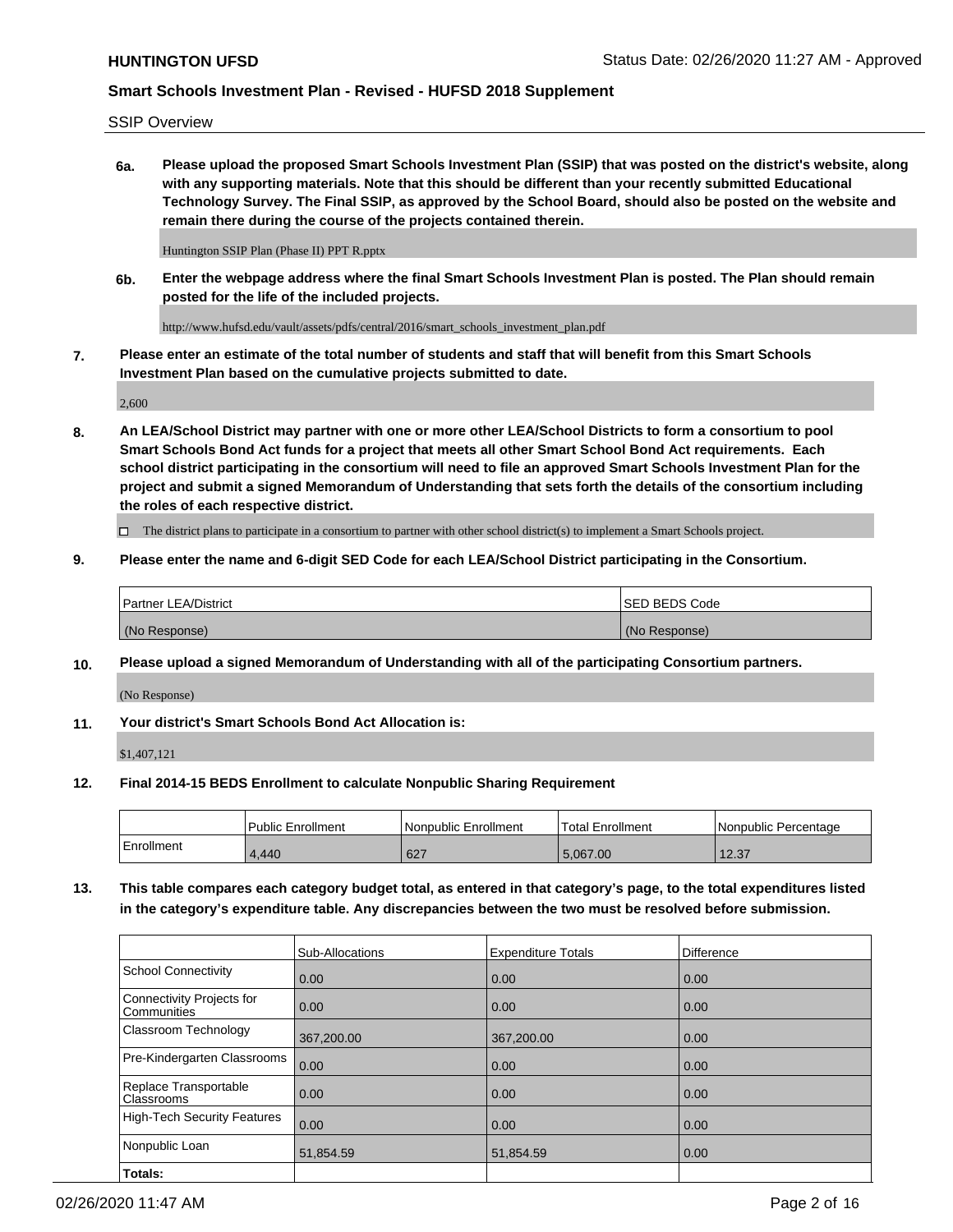SSIP Overview

| <b>Sub-Allocations</b> | Expenditure Totals | <b>Difference</b> |
|------------------------|--------------------|-------------------|
| 419,055                | 419,055            | 0                 |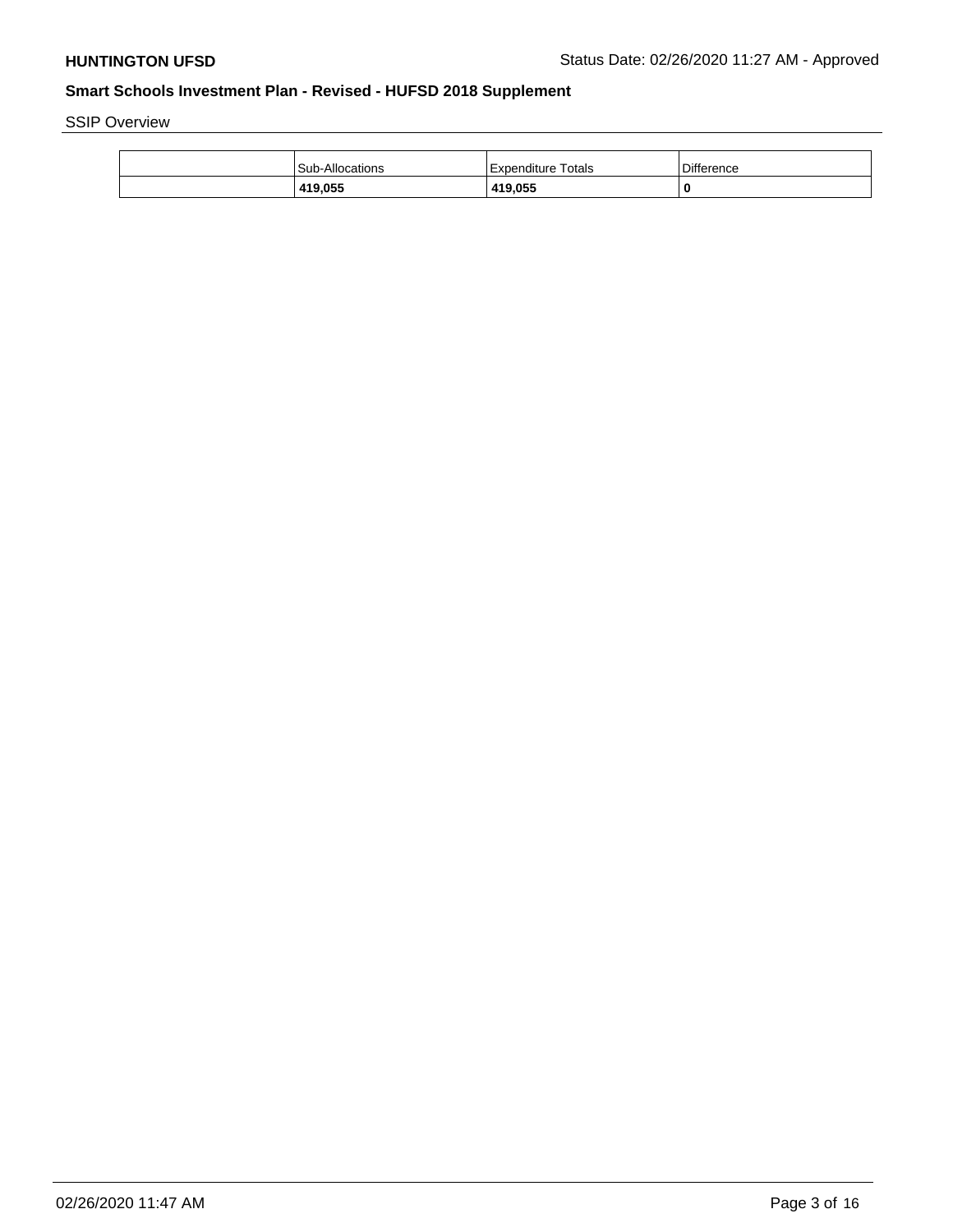School Connectivity

- **1. In order for students and faculty to receive the maximum benefit from the technology made available under the Smart Schools Bond Act, their school buildings must possess sufficient connectivity infrastructure to ensure that devices can be used during the school day. Smart Schools Investment Plans must demonstrate that:**
	- **• sufficient infrastructure that meets the Federal Communications Commission's 100 Mbps per 1,000 students standard currently exists in the buildings where new devices will be deployed, or**
	- **• is a planned use of a portion of Smart Schools Bond Act funds, or**
	- **• is under development through another funding source.**

**Smart Schools Bond Act funds used for technology infrastructure or classroom technology investments must increase the number of school buildings that meet or exceed the minimum speed standard of 100 Mbps per 1,000 students and staff within 12 months. This standard may be met on either a contracted 24/7 firm service or a "burstable" capability. If the standard is met under the burstable criteria, it must be:**

**1. Specifically codified in a service contract with a provider, and**

**2. Guaranteed to be available to all students and devices as needed, particularly during periods of high demand, such as computer-based testing (CBT) periods.**

**Please describe how your district already meets or is planning to meet this standard within 12 months of plan submission.**

(No Response)

**1a. If a district believes that it will be impossible to meet this standard within 12 months, it may apply for a waiver of this requirement, as described on the Smart Schools website. The waiver must be filed and approved by SED prior to submitting this survey.**

 $\Box$  By checking this box, you are certifying that the school district has an approved waiver of this requirement on file with the New York State Education Department.

**2. Connectivity Speed Calculator (Required). If the district currently meets the required speed, enter "Currently Met" in the last box: Expected Date When Required Speed Will be Met.**

|                  | l Number of     | Required Speed | Current Speed in | Expected Speed  | Expected Date                           |
|------------------|-----------------|----------------|------------------|-----------------|-----------------------------------------|
|                  | <b>Students</b> | In Mbps        | l Mbps           | to be Attained  | When Required                           |
|                  |                 |                |                  |                 | l Within 12 Months ISpeed Will be Met l |
| Calculated Speed | (No Response)   | 0.00           | (No Response)    | l (No Response) | l (No Response)                         |

**3. Describe how you intend to use Smart Schools Bond Act funds for high-speed broadband and/or wireless connectivity projects in school buildings.**

(No Response)

**4. Describe the linkage between the district's District Instructional Technology Plan and how the proposed projects will improve teaching and learning. (There should be a link between your response to this question and your responses to Question 1 in Section IV - NYSED Initiatives Alignment: "Explain how the district use of instructional technology will serve as a part of a comprehensive and sustained effort to support rigorous academic standards attainment and performance improvement for students."** 

**Your answer should also align with your answers to the questions in Section II - Strategic Technology Planning and the associated Action Steps in Section III - Action Plan.)**

(No Response)

**5. If the district wishes to have students and staff access the Internet from wireless devices within the school building, or in close proximity to it, it must first ensure that it has a robust Wi-Fi network in place that has sufficient bandwidth to meet user demand.**

**Please describe how you have quantified this demand and how you plan to meet this demand.**

(No Response)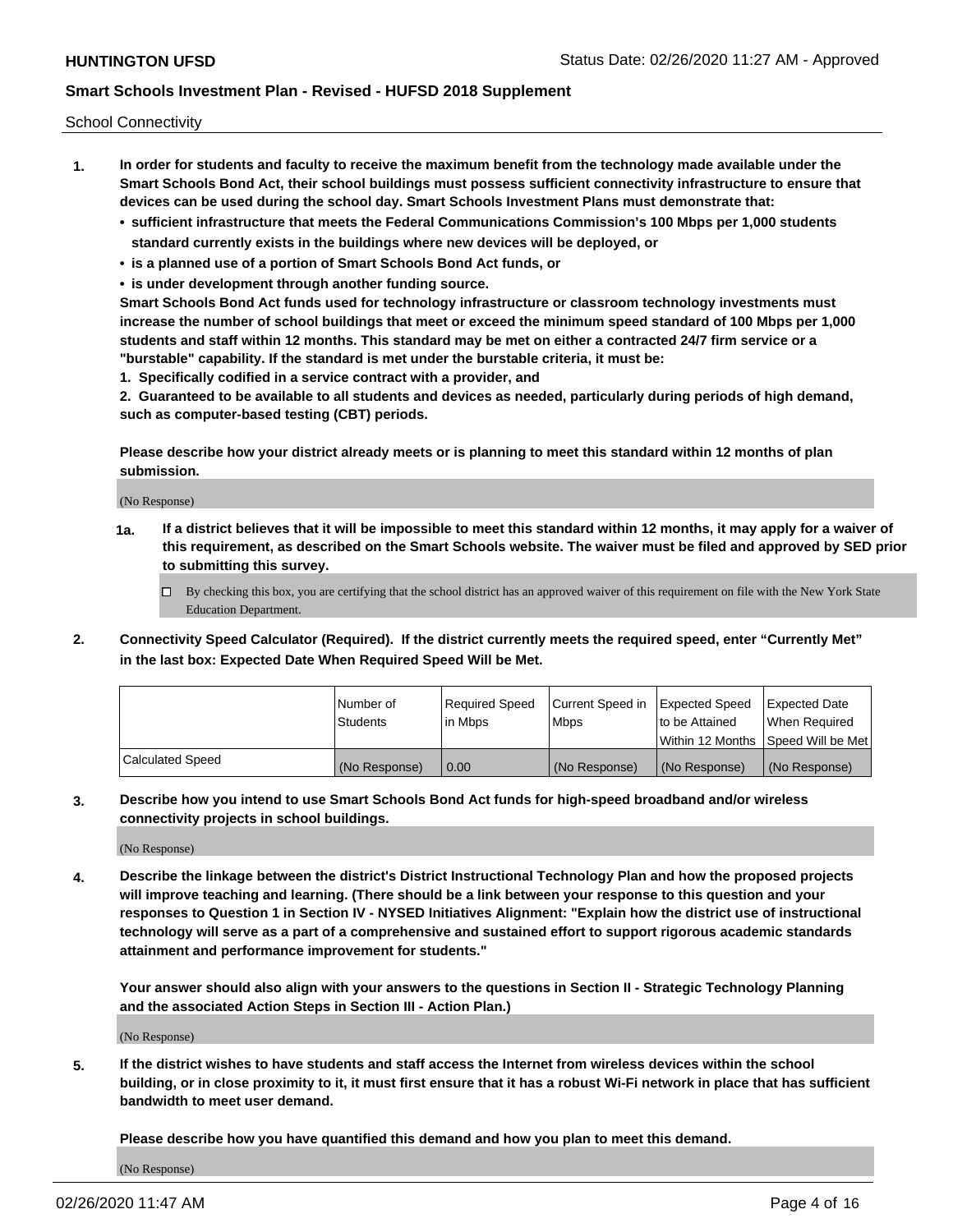School Connectivity

**6. Smart Schools plans with any expenditures in the School Connectivity category require a project number from the Office of Facilities Planning. Districts must submit an SSBA LOI and receive project numbers prior to submitting the SSIP. As indicated on the LOI, some projects may be eligible for a streamlined review and will not require a building permit.**

**Please indicate on a separate row each project number given to you by the Office of Facilities Planning.**

| Project Number |  |
|----------------|--|
| (No Response)  |  |

**7. Certain high-tech security and connectivity infrastructure projects may be eligible for an expedited review process as determined by the Office of Facilities Planning.**

### **Was your project deemed eligible for streamlined review?**

(No Response)

### **8. Include the name and license number of the architect or engineer of record.**

| l Name        | License Number |
|---------------|----------------|
| (No Response) | (No Response)  |

#### **9. Public Expenditures – Loanable (Counts toward the nonpublic loan calculation)**

| Select the allowable expenditure type.<br>Repeat to add another item under each type. | <b>PUBLIC</b> Items to be<br>l Purchased | Quantity           | Cost Per Item    | <b>Total Cost</b> |
|---------------------------------------------------------------------------------------|------------------------------------------|--------------------|------------------|-------------------|
| (No Response)                                                                         | (No Response)                            | l (No<br>Response) | (No<br>Response) | $\overline{0.00}$ |
|                                                                                       |                                          | O                  | 0.00             |                   |

### **10. Public Expenditures – Non-Loanable (Does not count toward nonpublic loan calculation)**

| Select the allowable expenditure<br>type.<br>Repeat to add another item under<br>each type. | <b>PUBLIC</b> Items to be purchased | Quantity      | Cost per Item | <b>Total Cost</b> |
|---------------------------------------------------------------------------------------------|-------------------------------------|---------------|---------------|-------------------|
| (No Response)                                                                               | (No Response)                       | (No Response) | (No Response) | 0.00              |
|                                                                                             |                                     |               | 0.00          |                   |

#### **11. Final 2014-15 BEDS Enrollment to calculate Nonpublic Sharing Requirement (no changes allowed.)**

|            | Public Enrollment | l Nonpublic Enrollment | <b>Total Enrollment</b> | Nonpublic Percentage |
|------------|-------------------|------------------------|-------------------------|----------------------|
| Enrollment | 4.440             | 627                    | 5.067.00                | 12.37                |

#### **12. Total Public Budget - Loanable (Counts toward the nonpublic loan calculation)**

|                                                      | Public Allocations | <b>Estimated Nonpublic Loan</b><br>Amount | Estimated Total Sub-Allocations |
|------------------------------------------------------|--------------------|-------------------------------------------|---------------------------------|
| Network/Access Costs                                 | (No Response)      | 0.00                                      | 0.00                            |
| School Internal Connections and<br><b>Components</b> | (No Response)      | 0.00                                      | 0.00                            |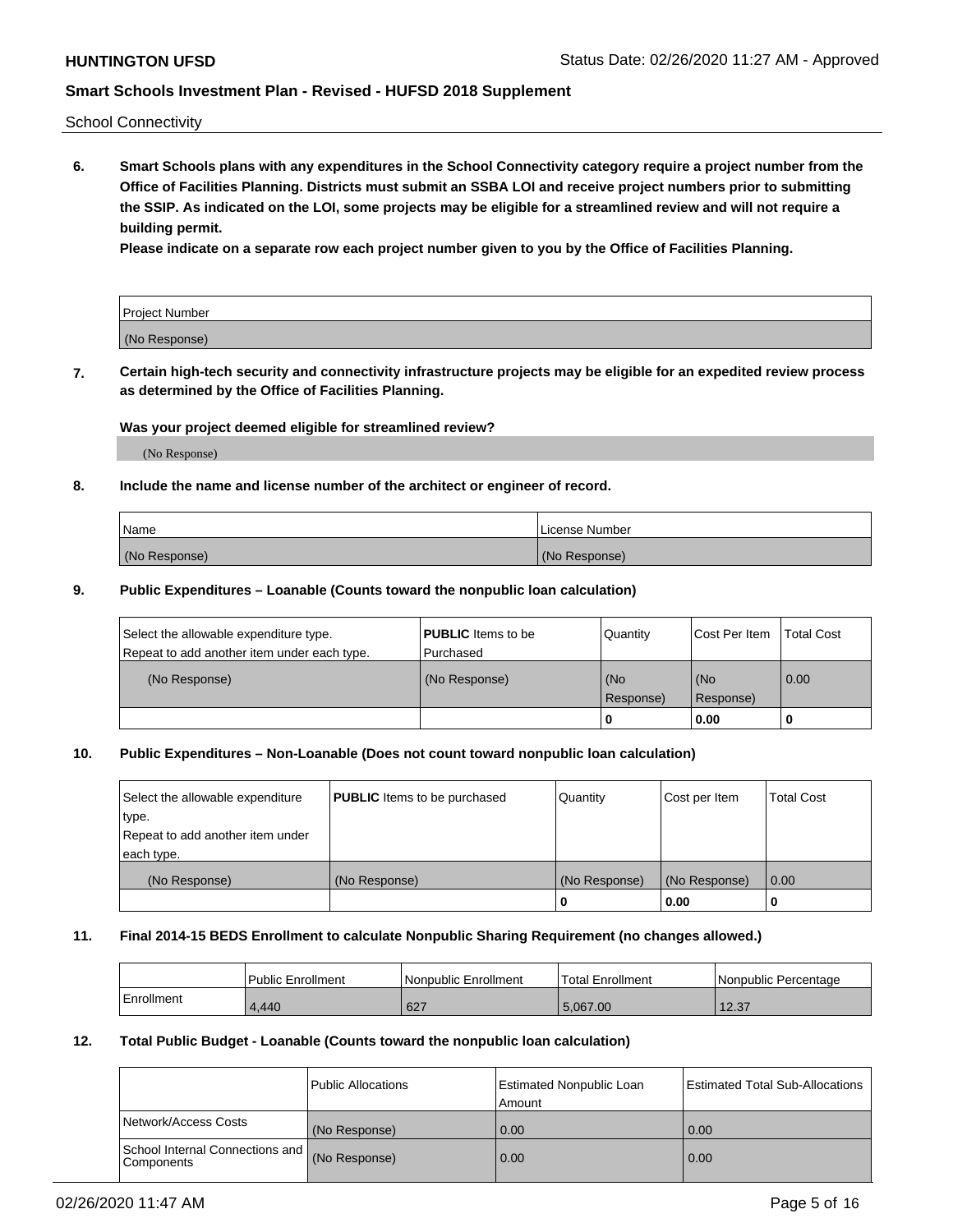School Connectivity

|                | Public Allocations | <b>Estimated Nonpublic Loan</b><br>l Amount | <b>Estimated Total Sub-Allocations</b> |
|----------------|--------------------|---------------------------------------------|----------------------------------------|
| l Other        | (No Response)      | 0.00                                        | 0.00                                   |
| <b>Totals:</b> | 0.00               | 0                                           |                                        |

# **13. Total Public Budget – Non-Loanable (Does not count toward the nonpublic loan calculation)**

|                                                   | Sub-<br>Allocation |
|---------------------------------------------------|--------------------|
|                                                   |                    |
| Network/Access Costs                              | (No Response)      |
| <b>Outside Plant Costs</b>                        | (No Response)      |
| <b>School Internal Connections and Components</b> | (No Response)      |
| Professional Services                             | (No Response)      |
| Testing                                           | (No Response)      |
| <b>Other Upfront Costs</b>                        | (No Response)      |
| <b>Other Costs</b>                                | (No Response)      |
| <b>Totals:</b>                                    | 0.00               |

# **14. School Connectivity Totals**

|                          | Total Sub-Allocations |
|--------------------------|-----------------------|
| Total Loanable Items     | 0.00                  |
| Total Non-Ioanable Items | 0.00                  |
| Totals:                  | 0                     |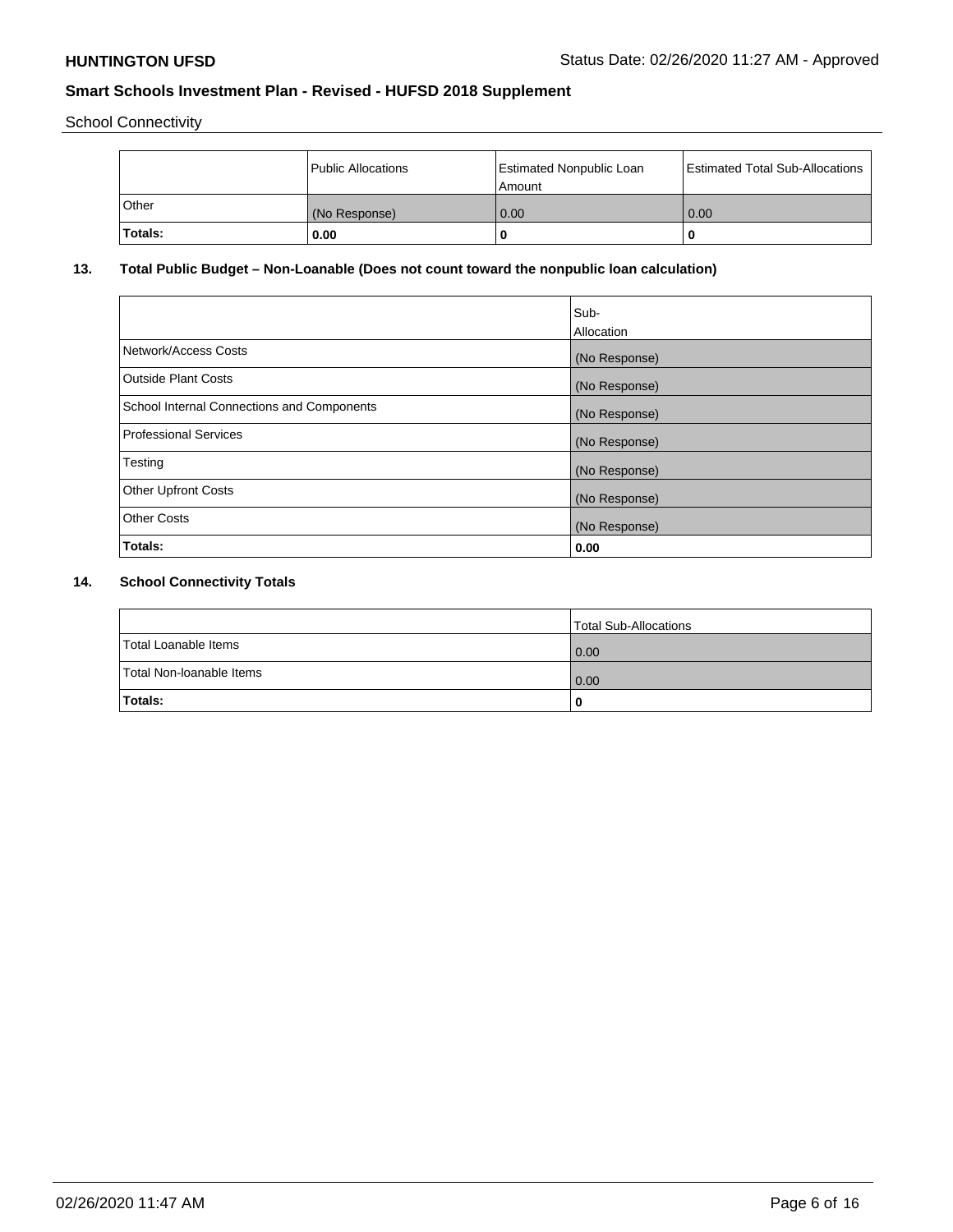Community Connectivity (Broadband and Wireless)

**1. Describe how you intend to use Smart Schools Bond Act funds for high-speed broadband and/or wireless connectivity projects in the community.**

(No Response)

**2. Please describe how the proposed project(s) will promote student achievement and increase student and/or staff access to the Internet in a manner that enhances student learning and/or instruction outside of the school day and/or school building.**

(No Response)

**3. Community connectivity projects must comply with all the necessary local building codes and regulations (building and related permits are not required prior to plan submission).**

 $\Box$  I certify that we will comply with all the necessary local building codes and regulations.

**4. Please describe the physical location of the proposed investment.**

(No Response)

**5. Please provide the initial list of partners participating in the Community Connectivity Broadband Project, along with their Federal Tax Identification (Employer Identification) number.**

| <b>Project Partners</b> | l Federal ID # |
|-------------------------|----------------|
| (No Response)           | (No Response)  |

**6. Please detail the type, quantity, per unit cost and total cost of the eligible items under each sub-category.**

| Select the allowable expenditure | Item to be purchased | Quantity      | Cost per Item | <b>Total Cost</b> |
|----------------------------------|----------------------|---------------|---------------|-------------------|
| type.                            |                      |               |               |                   |
| Repeat to add another item under |                      |               |               |                   |
| each type.                       |                      |               |               |                   |
| (No Response)                    | (No Response)        | (No Response) | (No Response) | 0.00              |
|                                  |                      | U             | 0.00          |                   |

**7. If you are submitting an allocation for Community Connectivity, complete this table.**

**Note that the calculated Total at the bottom of the table must equal the Total allocation for this category that you entered in the SSIP Overview overall budget.**

|                                    | Sub-Allocation |
|------------------------------------|----------------|
| Network/Access Costs               | (No Response)  |
| Outside Plant Costs                | (No Response)  |
| <b>Tower Costs</b>                 | (No Response)  |
| <b>Customer Premises Equipment</b> | (No Response)  |
| <b>Professional Services</b>       | (No Response)  |
| Testing                            | (No Response)  |
| <b>Other Upfront Costs</b>         | (No Response)  |
| <b>Other Costs</b>                 | (No Response)  |
| Totals:                            | 0.00           |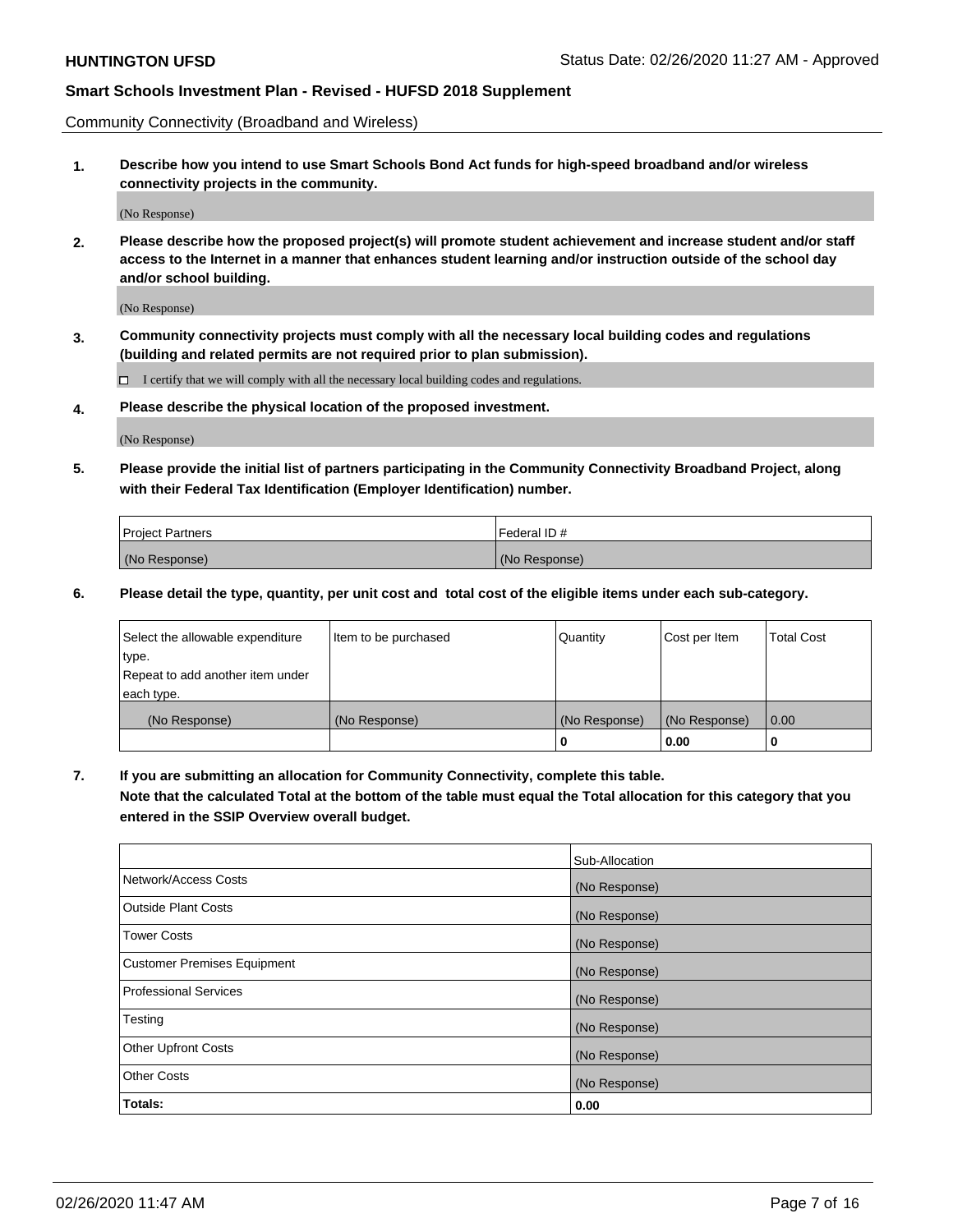### Classroom Learning Technology

**1. In order for students and faculty to receive the maximum benefit from the technology made available under the Smart Schools Bond Act, their school buildings must possess sufficient connectivity infrastructure to ensure that devices can be used during the school day. Smart Schools Investment Plans must demonstrate that sufficient infrastructure that meets the Federal Communications Commission's 100 Mbps per 1,000 students standard currently exists in the buildings where new devices will be deployed, or is a planned use of a portion of Smart Schools Bond Act funds, or is under development through another funding source. Smart Schools Bond Act funds used for technology infrastructure or classroom technology investments must increase the number of school buildings that meet or exceed the minimum speed standard of 100 Mbps per 1,000 students and staff within 12 months. This standard may be met on either a contracted 24/7 firm service or a "burstable" capability. If the standard is met under the burstable criteria, it must be:**

**1. Specifically codified in a service contract with a provider, and**

**2. Guaranteed to be available to all students and devices as needed, particularly during periods of high demand, such as computer-based testing (CBT) periods.**

**Please describe how your district already meets or is planning to meet this standard within 12 months of plan submission.**

Our district is currently at 1 G bps, thus meeting the requirements for our district of 4500 students and 300 teachers. We currently have devices for staff and students and are functioning adequately.

- **1a. If a district believes that it will be impossible to meet this standard within 12 months, it may apply for a waiver of this requirement, as described on the Smart Schools website. The waiver must be filed and approved by SED prior to submitting this survey.**
	- By checking this box, you are certifying that the school district has an approved waiver of this requirement on file with the New York State Education Department.
- **2. Connectivity Speed Calculator (Required). If the district currently meets the required speed, enter "Currently Met" in the last box: Expected Date When Required Speed Will be Met.**

|                  | l Number of<br><b>Students</b> | Required Speed<br>l in Mbps | Current Speed in<br>l Mbps | <b>Expected Speed</b><br>to be Attained | <b>Expected Date</b><br>When Required<br> Within 12 Months  Speed Will be Met |
|------------------|--------------------------------|-----------------------------|----------------------------|-----------------------------------------|-------------------------------------------------------------------------------|
| Calculated Speed | 4.500                          | 450.00                      | 1000                       | l (No Response)                         | Currently met                                                                 |

**3. If the district wishes to have students and staff access the Internet from wireless devices within the school building, or in close proximity to it, it must first ensure that it has a robust Wi-Fi network in place that has sufficient bandwidth to meet user demand.**

**Please describe how you have quantified this demand and how you plan to meet this demand.**

Huntington UFSD has a robust WiFi network in place that is currently supporting students and faculty as they utilize Chromebooks, iPads, robots and other technology used in the district. Huntington has a guest wi-fi network at Huntington High School and at Jack Abrams STEM Magnet to support our community members as they attend events in our schools. The district's WiFi network provides internet access to our students and staff in all buildings. All students in grades K through 12 utilize the internet services currently in place on a daily basis through our 1 to 1 initiatives (grades 6-12) and classroom deployments in grades K-5. The district's current demand was quantified through the planning process that supported the development of the approved technology

 plan. A specific analysis of class and student usage was conducted by district technicians deployed to the various schools. The district has deployed more access points to handle the increased number of devices as technology has grown throughout the district.

**4. All New York State public school districts are required to complete and submit an Instructional Technology Plan survey to the New York State Education Department in compliance with Section 753 of the Education Law and per Part 100.12 of the Commissioner's Regulations.**

**Districts that include educational technology purchases as part of their Smart Schools Investment Plan must have a submitted and approved Instructional Technology Plan survey on file with the New York State Education Department.**

By checking this box, you are certifying that the school district has an approved Instructional Technology Plan survey on file with the New York State Education Department.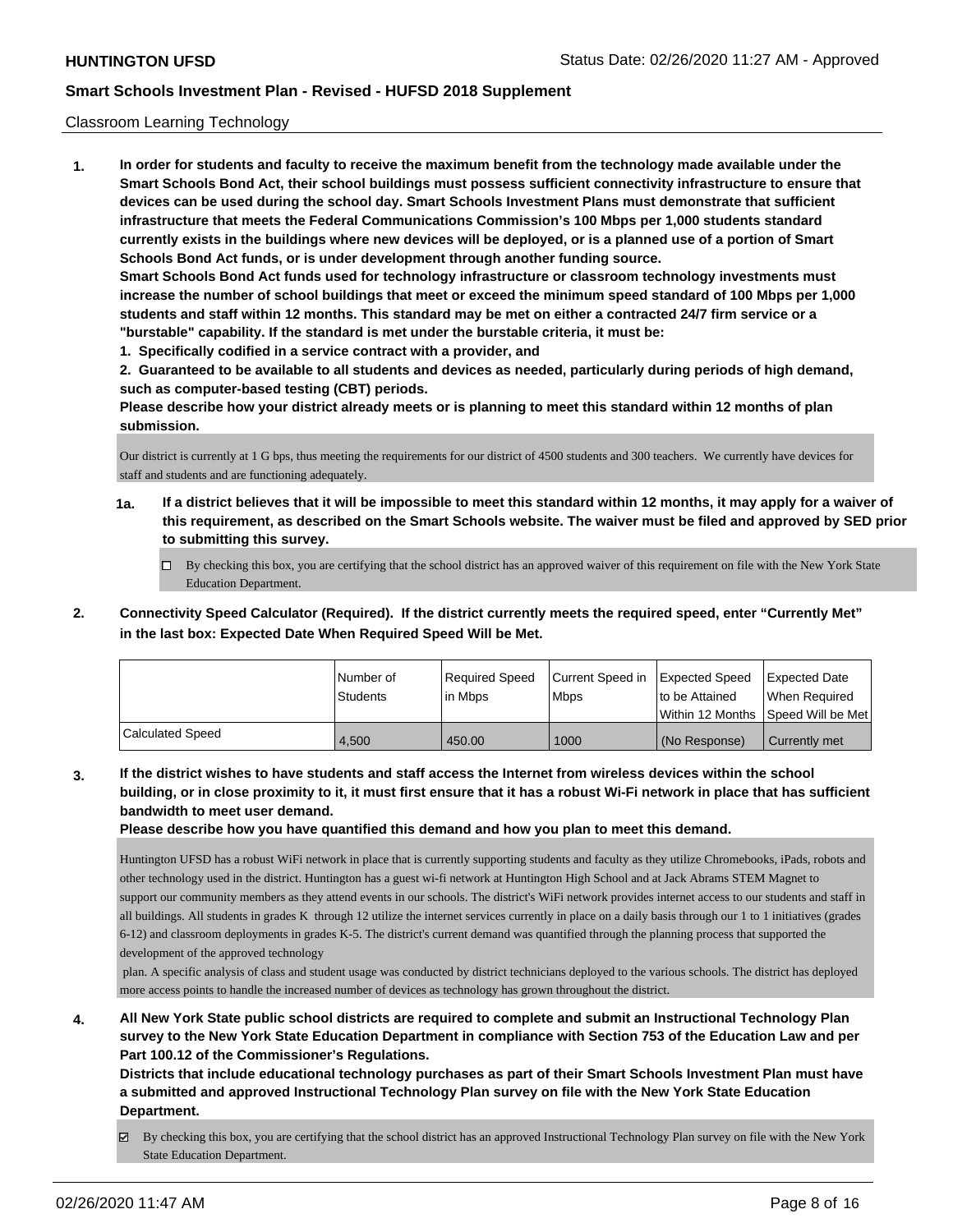### Classroom Learning Technology

**5. Describe the devices you intend to purchase and their compatibility with existing or planned platforms or systems. Specifically address the adequacy of each facility's electrical, HVAC and other infrastructure necessary to install and support the operation of the planned technology.**

This plan includes the purchase of Chromebook devices to replace older Chromebook devices as they approach end-of-life. We are planning to purchase 400 devices per year, for the next 3 years: 1200 chromebooks in all.

These Chromebooks will be replacement devices for those that are no longer supported by Google. As they are replacement devices, and our current infra-structure is able to sustain the number of devices we have, no problems are anticipated.

#### **6. Describe how the proposed technology purchases will:**

- **> enhance differentiated instruction;**
- **> expand student learning inside and outside the classroom;**
- **> benefit students with disabilities and English language learners; and**
- **> contribute to the reduction of other learning gaps that have been identified within the district.**

**The expectation is that districts will place a priority on addressing the needs of students who struggle to succeed in a rigorous curriculum. Responses in this section should specifically address this concern and align with the district's Instructional Technology Plan (in particular Question 2 of E. Curriculum and Instruction: "Does the district's instructional technology plan address the needs of students with disabilities to ensure equitable access to instruction, materials and assessments?" and Question 3 of the same section: "Does the district's instructional technology plan address the provision of assistive technology specifically for students with disabilities to ensure access to and participation in the general curriculum?")**

**In addition, describe how the district ensures equitable access to instruction, materials and assessments and participation in the general curriculum for both SWD and English Language Learners/Multilingual Learners (ELL/MLL) students.**

The purchases identified by the Huntington UFSD using Smart Schools Investment Plan (SSIP) funds are aligned with Huntington's technology plan.The district plans to integrate the use of technology into all aspects of curriculum, instruction and administration so that its use extends opportunities and potential for a students. Teachers utilize technology to differentiate their instruction to meet the needs of the students sitting in front of them, whether they are general education students, ENL students or students with a disability. Students use software that adapts to their needs such as Successmaker, Read 180, System 44, and many others. Teachers assign educational videos based on students' success or failure on specific topics. Having devices and headsets allow

 students to view and listen to individualized instruction created by their teachers, or are pre-made and free such as those posted on YouTube, Khan Academy, Zearn and LearnZillion. The district has purchased software and apps designed specifically to reinforce skills and learning that students access through their devices. As more students in Huntington are able to take devices home (now over 2200 devices), the technology purchased supports student learning with "wraparound support" both inside and outside the classroom. Students use web-based software to enhance skills both to accelerate and/or remediate learning. They can conduct research, collaborate with peers both in Huntington and around the world, solve problems, and create projects without

 being limited to the physical boundaries of time and space. Students can log into their Huntington Clever accounts to access e-books, BrainPop, Scholastic Products, Buncee, Discovery Education and others. Huntington UFSD is at the forefront of innovative use of technology with ENL students and students with disabilities. These students (as well as general education students) participate in the creation of digital portfolios, coding activities, creating 3-D projects, and incorporating robotics into learning. Students with devices also participate in Virtual Advanced Placement classes and take virtual remedial classes in both math and literacy. ENL students utilize devices to supplement classroom learning and to be part of technologydelivered software programs that develop specific skills in literacy and math. Students with disabilities use devices and assistive technology to ensure they have access to an appropriate education. Depending on their need, these students may be provided with e-textbooks, laptops and/or iPads for communication, FM Systems to amplify sound, timers and self-monitoring software to increase on-task behavior.

 Huntington UFSD also uses technology to analyze student data and adapt instruction accordingly. Assessments are aligned to state standards and whenever gaps in learning occur, data teams confer and create action plans to address these needs using research-based strategies. The district is also using technology to collect walk-through data to inform our staff development plan. Data is collected using devices and Google forms. Information regarding the educational practices outlined in the Danielson Rubric is recorded and evaluated to decide on where more instruction is needed with the staff.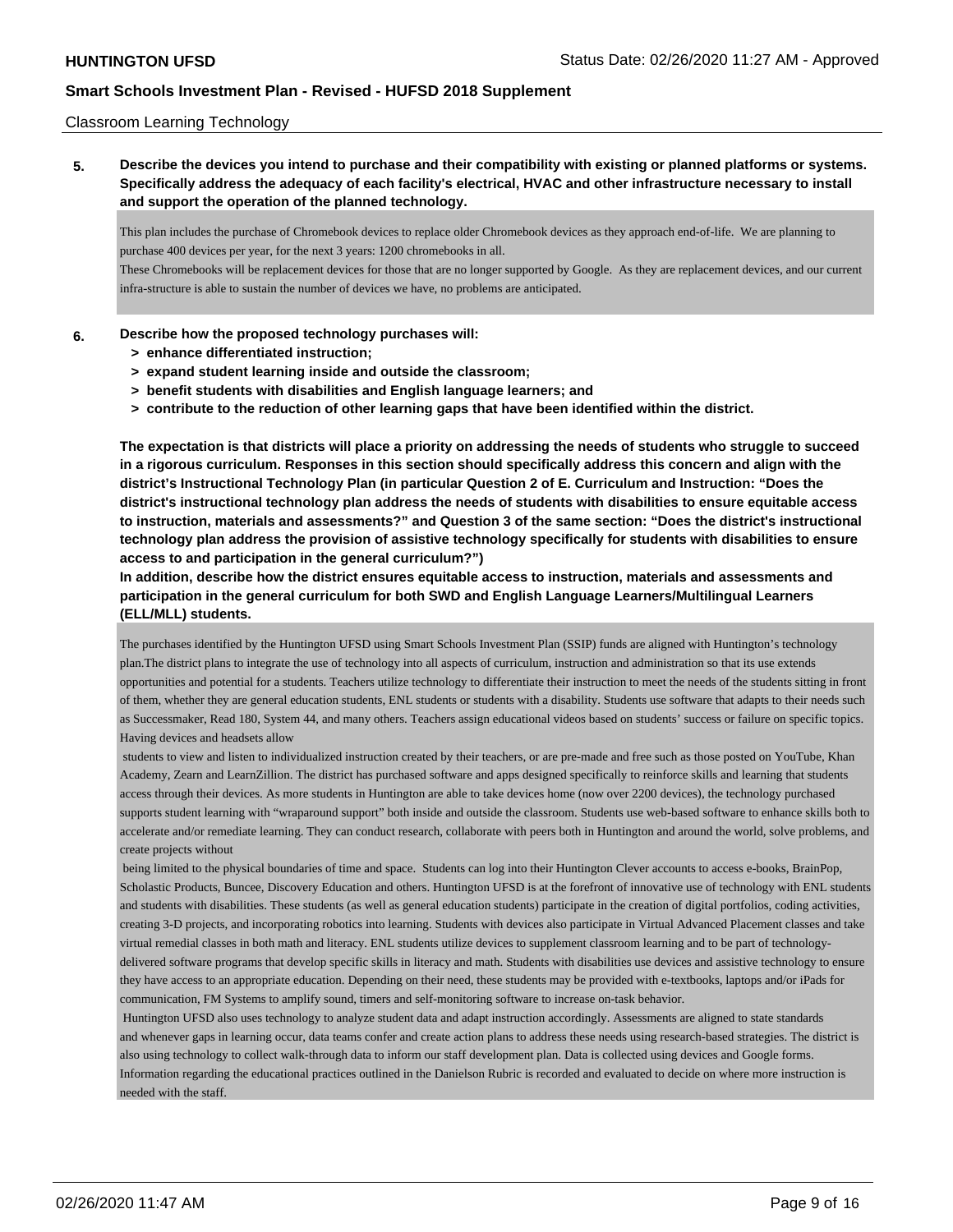### Classroom Learning Technology

**7. Where appropriate, describe how the proposed technology purchases will enhance ongoing communication with parents and other stakeholders and help the district facilitate technology-based regional partnerships, including distance learning and other efforts.**

Huntington has an ongoing commitment to involve parents and other community members in all aspects of our school community. We have parent workshops to inform stakeholders about curriculum, STEM initiatives and needs of varied sub-groups. We use eboards, Google sites, the parent portal portion of our student management system and social media to keep everyone informed and up to date with what is happening in Huntington. As our one to one device initiative progresses, more students and families will have access to the internet and to stay informed about our community. Because we have a wide-range of families with diverse socio-economic needs, our 1 to 1 initiatve gives many of our families the only device students can use to complete homework, research topics via our library databases, access e-books, create projects and collaborate with classmates and teachers.

**8. Describe the district's plan to provide professional development to ensure that administrators, teachers and staff can employ the technology purchased to enhance instruction successfully.**

**Note: This response should be aligned and expanded upon in accordance with your district's response to Question 1 of F. Professional Development of your Instructional Technology Plan: "Please provide a summary of professional development offered to teachers and staff, for the time period covered by this plan, to support technology to enhance teaching and learning. Please include topics, audience and method of delivery within your summary."**

The district has a part-time staff development coach that works with teachers to help them incorporate technology into their lessons. This coach works in classrooms with teachers as well as providing training after the school day ends. The district also provides the opportunity for teachers to participate in collegial circles, where teachers share best practices with each other, problem solve and discuss how best to deploy apps and technology. The district also has teachers in each building who serve as Tech Mentors to their peers. These Tech Mentors run professional development, work with teachers one on one and provide support and communication from the Instructional Technology Director to the staff. Training broken down by grade levels is below.

 K-2 Teachers Professional development occurs in the building on Google Apps, e-school, BrainPop Jr.,Successmaker, Learning A to Z, Nearpop, Buncee, Scholastic and Discovery Education, as well as differentiated instruction. -Provided by Instructional Technology staff developers, Tech Mentors and conferences.

 3-6 Teachers Professional development Google Apps, e-school, BrainPop, Successmaker, Learning A to Z, Nearpop, Buncee, Scholastic and Discovery Education, as well as differentiated instruction. -Provided by Instructional Technology staff developers, Tech Mentors and conferences. 7-8 Teachers Professional development to support Google Apps, Chromebooks, best practices for 1:1 learning, e-school, Newsela, Nearpod, Buncee, Discovery Education and other apps that will support small group and differentiated instruction. -Provided by Instructional Technology staff developers, Tech Mentors and conferences.

 9-12 Teachers Professional development to support Google Apps, Chromebooks, best practices for 1:1 learning, e-school, Newsela, Nearpod, Buncee, Discovery Education and other apps that will support small group and differentiated instruction. -Provided by Instructional Technology staff developers, Tech Mentors and conferences.

 Administrators Professional Development to support Google Apps, 1:1 learning, e-school, organizational tools, BARs and other data reports and other relevant apps. - Provided by Assistant Superintendent for Instruction and Curriculum, the Director of Instructional Technology and Data, outside consultants and conferences.

- **9. Districts must contact one of the SUNY/CUNY teacher preparation programs listed on the document on the left side of the page that supplies the largest number of the district's new teachers to request advice on innovative uses and best practices at the intersection of pedagogy and educational technology.**
	- By checking this box, you certify that you have contacted the SUNY/CUNY teacher preparation program that supplies the largest number of your new teachers to request advice on these issues.
	- **9a. Please enter the name of the SUNY or CUNY Institution that you contacted.**

SUNY Old Westbury

**9b. Enter the primary Institution phone number.**

(516)334-2537

**9c. Enter the name of the contact person with whom you consulted and/or will be collaborating with on innovative uses of technology and best practices.**

Vincent J. Juba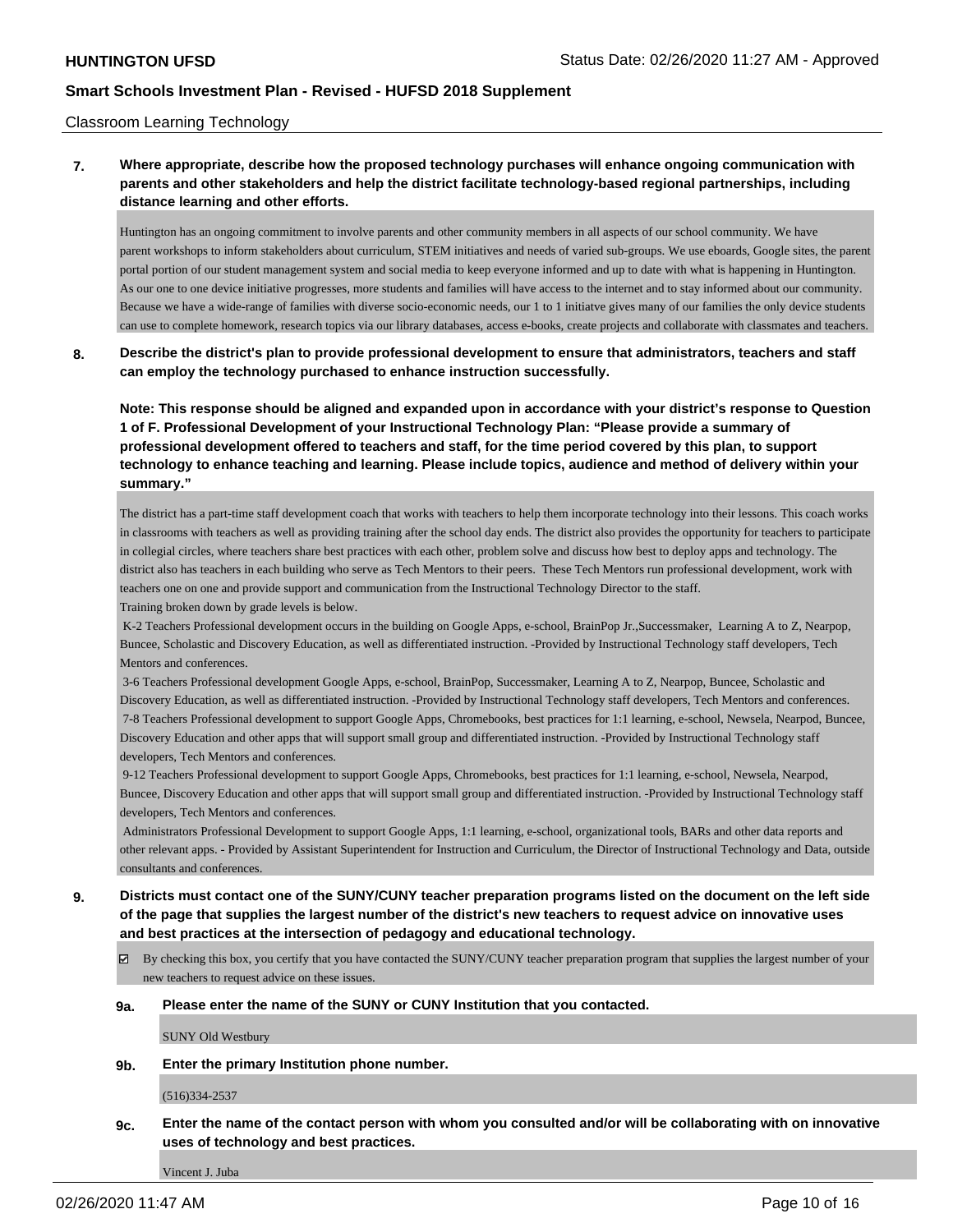### Classroom Learning Technology

**10. To ensure the sustainability of technology purchases made with Smart Schools funds, districts must demonstrate a long-term plan to maintain and replace technology purchases supported by Smart Schools Bond Act funds. This sustainability plan shall demonstrate a district's capacity to support recurring costs of use that are ineligible for Smart Schools Bond Act funding such as device maintenance, technical support, Internet and wireless fees, maintenance of hotspots, staff professional development, building maintenance and the replacement of incidental items. Further, such a sustainability plan shall include a long-term plan for the replacement of purchased devices and equipment at the end of their useful life with other funding sources.**

 $\boxtimes$  By checking this box, you certify that the district has a sustainability plan as described above.

**11. Districts must ensure that devices purchased with Smart Schools Bond funds will be distributed, prepared for use, maintained and supported appropriately. Districts must maintain detailed device inventories in accordance with generally accepted accounting principles.**

By checking this box, you certify that the district has a distribution and inventory management plan and system in place.

#### **12. Please detail the type, quantity, per unit cost and total cost of the eligible items under each sub-category.**

| Select the allowable expenditure<br>type.<br>Repeat to add another item under<br>each type. | Iltem to be Purchased | Quantity | Cost per Item | <b>Total Cost</b> |
|---------------------------------------------------------------------------------------------|-----------------------|----------|---------------|-------------------|
| <b>Laptop Computers</b>                                                                     | Chromebooks HUFSD     | 1.200    | 306.00        | 367,200.00        |
|                                                                                             |                       | 1,200    | 306.00        | 367.200           |

### **13. Final 2014-15 BEDS Enrollment to calculate Nonpublic Sharing Requirement (no changes allowed.)**

|              | <b>Public Enrollment</b> | Nonpublic Enrollment | Total Enrollment | Nonpublic<br>l Percentage |
|--------------|--------------------------|----------------------|------------------|---------------------------|
| l Enrollment | 4.440                    | 627                  | 5.067.00         | 12.37                     |

### **14. If you are submitting an allocation for Classroom Learning Technology complete this table.**

|                         | Public School Sub-Allocation | <b>Estimated Nonpublic Loan</b><br>Amount<br>(Based on Percentage Above) | Estimated Total Public and<br>Nonpublic Sub-Allocation |
|-------------------------|------------------------------|--------------------------------------------------------------------------|--------------------------------------------------------|
| Interactive Whiteboards | 0.00                         | 0.00                                                                     | 0.00                                                   |
| Computer Servers        | 0.00                         | 0.00                                                                     | 0.00                                                   |
| Desktop Computers       | 0.00                         | 0.00                                                                     | 0.00                                                   |
| <b>Laptop Computers</b> | 367,200.00                   | 51,854.59                                                                | 419,054.59                                             |
| <b>Tablet Computers</b> | 0.00                         | 0.00                                                                     | 0.00                                                   |
| <b>Other Costs</b>      | 0.00                         | 0.00                                                                     | 0.00                                                   |
| Totals:                 | 367,200.00                   | 51,855                                                                   | 419,055                                                |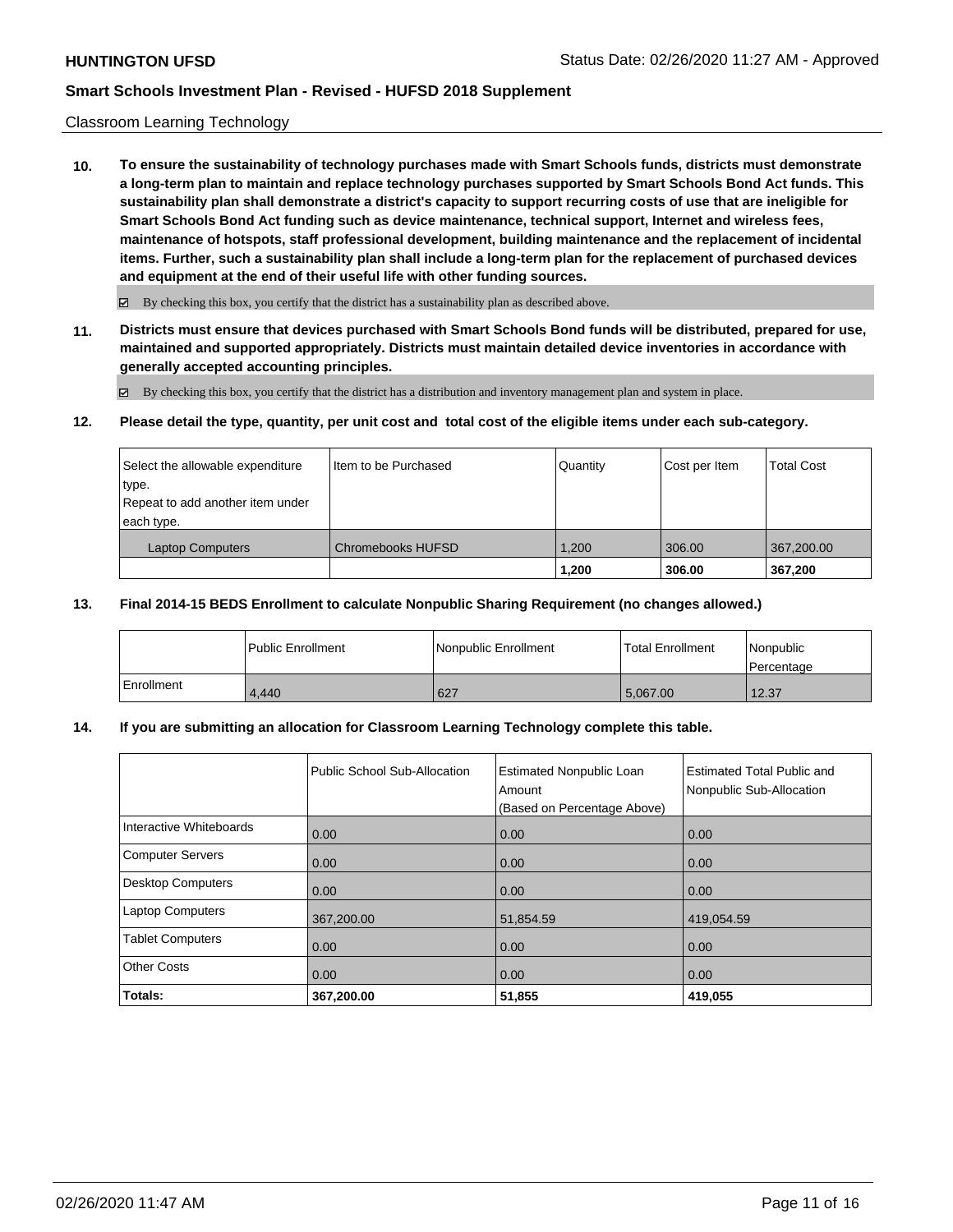#### Pre-Kindergarten Classrooms

**1. Provide information regarding how and where the district is currently serving pre-kindergarten students and justify the need for additional space with enrollment projections over 3 years.**

(No Response)

- **2. Describe the district's plan to construct, enhance or modernize education facilities to accommodate prekindergarten programs. Such plans must include:**
	- **Specific descriptions of what the district intends to do to each space;**
	- **An affirmation that new pre-kindergarten classrooms will contain a minimum of 900 square feet per classroom;**
	- **The number of classrooms involved;**
	- **The approximate construction costs per classroom; and**
	- **Confirmation that the space is district-owned or has a long-term lease that exceeds the probable useful life of the improvements.**

(No Response)

**3. Smart Schools Bond Act funds may only be used for capital construction costs. Describe the type and amount of additional funds that will be required to support ineligible ongoing costs (e.g. instruction, supplies) associated with any additional pre-kindergarten classrooms that the district plans to add.**

(No Response)

**4. All plans and specifications for the erection, repair, enlargement or remodeling of school buildings in any public school district in the State must be reviewed and approved by the Commissioner. Districts that plan capital projects using their Smart Schools Bond Act funds will undergo a Preliminary Review Process by the Office of Facilities Planning.**

**Please indicate on a separate row each project number given to you by the Office of Facilities Planning.**

| Project Number |  |
|----------------|--|
| (No Response)  |  |
|                |  |

**5. Please detail the type, quantity, per unit cost and total cost of the eligible items under each sub-category.**

| Select the allowable expenditure | Item to be purchased | Quantity      | Cost per Item | <b>Total Cost</b> |
|----------------------------------|----------------------|---------------|---------------|-------------------|
| type.                            |                      |               |               |                   |
| Repeat to add another item under |                      |               |               |                   |
| each type.                       |                      |               |               |                   |
| (No Response)                    | (No Response)        | (No Response) | (No Response) | 0.00              |
|                                  |                      | υ             | 0.00          |                   |

**6. If you have made an allocation for Pre-Kindergarten Classrooms, complete this table. Note that the calculated Total at the bottom of the table must equal the Total allocation for this category that you entered in the SSIP Overview overall budget.**

|                                          | Sub-Allocation |
|------------------------------------------|----------------|
| Construct Pre-K Classrooms               | (No Response)  |
| Enhance/Modernize Educational Facilities | (No Response)  |
| <b>Other Costs</b>                       | (No Response)  |
| Totals:                                  | 0.00           |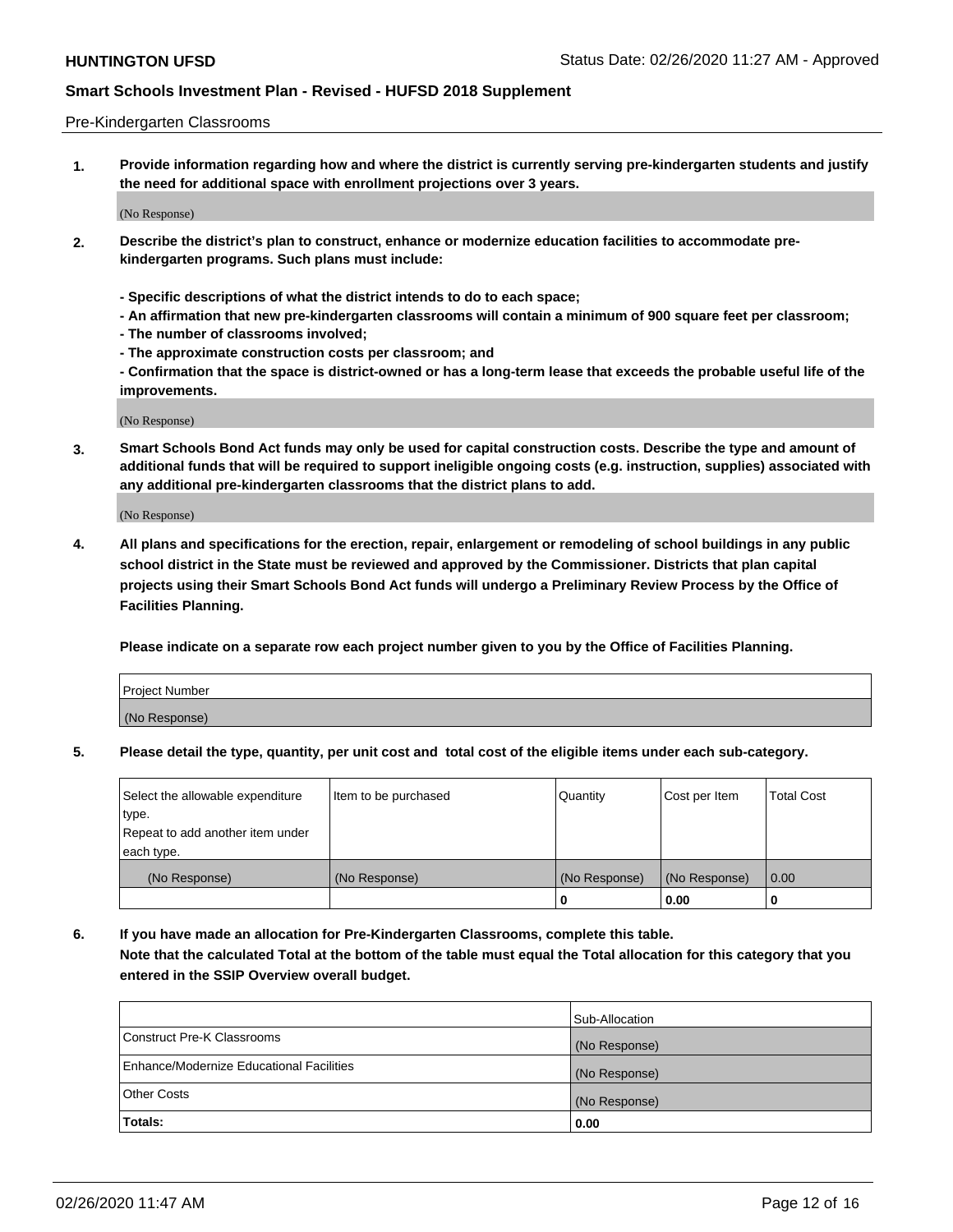Replace Transportable Classrooms

**1. Describe the district's plan to construct, enhance or modernize education facilities to provide high-quality instructional space by replacing transportable classrooms.**

(No Response)

**2. All plans and specifications for the erection, repair, enlargement or remodeling of school buildings in any public school district in the State must be reviewed and approved by the Commissioner. Districts that plan capital projects using their Smart Schools Bond Act funds will undergo a Preliminary Review Process by the Office of Facilities Planning.**

**Please indicate on a separate row each project number given to you by the Office of Facilities Planning.**

| Project Number |  |
|----------------|--|
|                |  |
| (No Response)  |  |

**3. For large projects that seek to blend Smart Schools Bond Act dollars with other funds, please note that Smart Schools Bond Act funds can be allocated on a pro rata basis depending on the number of new classrooms built that directly replace transportable classroom units.**

**If a district seeks to blend Smart Schools Bond Act dollars with other funds describe below what other funds are being used and what portion of the money will be Smart Schools Bond Act funds.**

(No Response)

**4. Please detail the type, quantity, per unit cost and total cost of the eligible items under each sub-category.**

| Select the allowable expenditure | Item to be purchased | Quantity      | Cost per Item | Total Cost |
|----------------------------------|----------------------|---------------|---------------|------------|
| ∣type.                           |                      |               |               |            |
| Repeat to add another item under |                      |               |               |            |
| each type.                       |                      |               |               |            |
| (No Response)                    | (No Response)        | (No Response) | (No Response) | 0.00       |
|                                  |                      | u             | 0.00          |            |

**5. If you have made an allocation for Replace Transportable Classrooms, complete this table. Note that the calculated Total at the bottom of the table must equal the Total allocation for this category that you entered in the SSIP Overview overall budget.**

|                                                | Sub-Allocation |
|------------------------------------------------|----------------|
| Construct New Instructional Space              | (No Response)  |
| Enhance/Modernize Existing Instructional Space | (No Response)  |
| <b>Other Costs</b>                             | (No Response)  |
| Totals:                                        | 0.00           |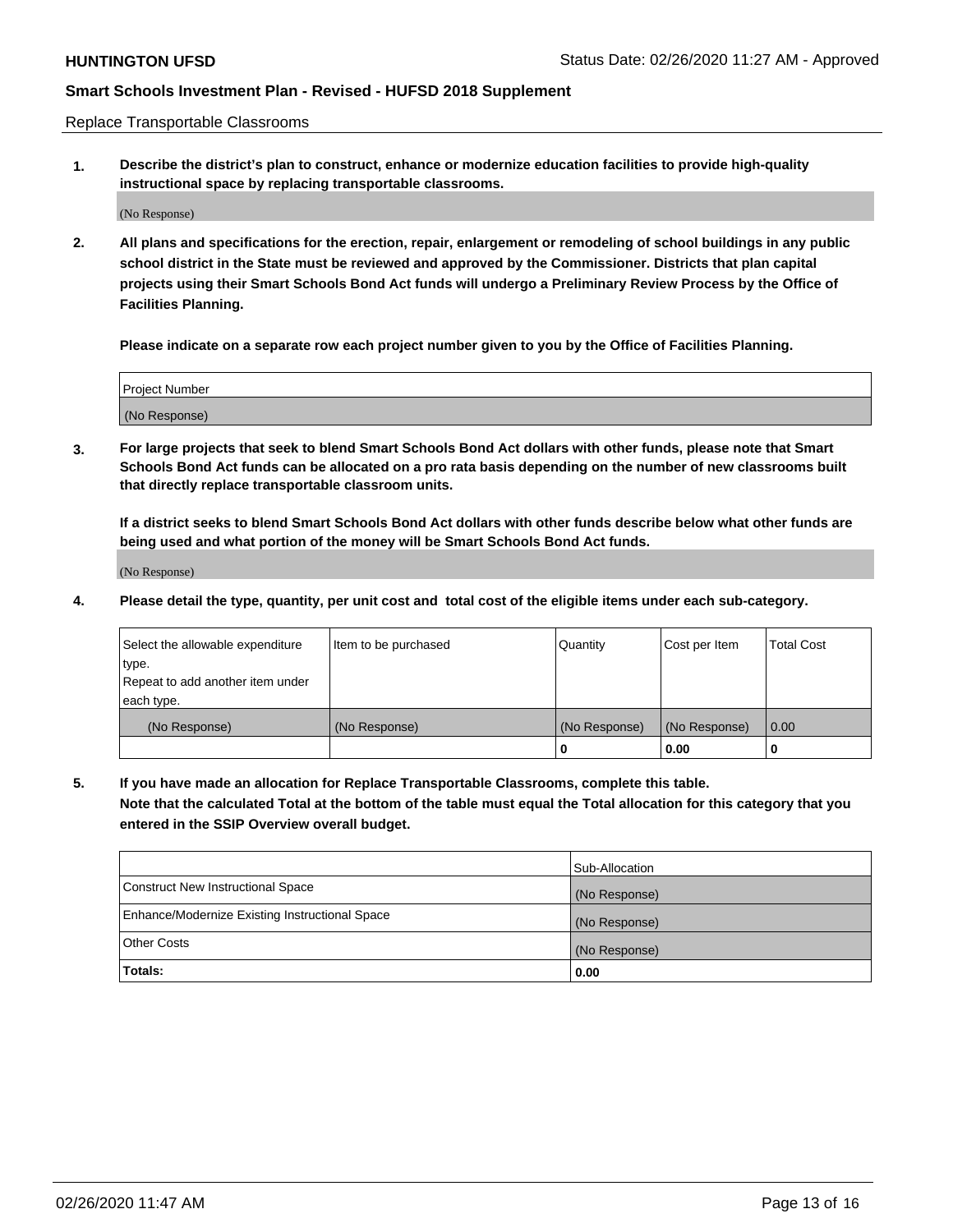High-Tech Security Features

**1. Describe how you intend to use Smart Schools Bond Act funds to install high-tech security features in school buildings and on school campuses.**

(No Response)

**2. All plans and specifications for the erection, repair, enlargement or remodeling of school buildings in any public school district in the State must be reviewed and approved by the Commissioner. Smart Schools plans with any expenditures in the High-Tech Security category require a project number from the Office of Facilities Planning. Districts must submit an SSBA LOI and receive project numbers prior to submitting the SSIP. As indicated on the LOI, some projects may be eligible for a streamlined review and will not require a building permit. Please indicate on a separate row each project number given to you by the Office of Facilities Planning.**

| <b>Project Number</b>                                  |  |
|--------------------------------------------------------|--|
| MN<br>$\sim$ $\sim$ $\sim$ $\sim$ $\sim$ $\sim$ $\sim$ |  |

- **3. Was your project deemed eligible for streamlined Review?**
	- Yes
	- $\hfill \square$  No
- **4. Include the name and license number of the architect or engineer of record.**

| Name          | License Number |
|---------------|----------------|
| (No Response) | (No Response)  |

**5. Please detail the type, quantity, per unit cost and total cost of the eligible items under each sub-category.**

| Select the allowable expenditure | Item to be purchased | Quantity      | Cost per Item | <b>Total Cost</b> |
|----------------------------------|----------------------|---------------|---------------|-------------------|
| type.                            |                      |               |               |                   |
| Repeat to add another item under |                      |               |               |                   |
| each type.                       |                      |               |               |                   |
| (No Response)                    | (No Response)        | (No Response) | (No Response) | $\overline{0.00}$ |
|                                  |                      | U             | 0.00          |                   |

**6. If you have made an allocation for High-Tech Security Features, complete this table.**

**Enter each Sub-category Public Allocation based on the the expenditures listed in Table #5.**

|                                                      | Sub-Allocation |
|------------------------------------------------------|----------------|
| Capital-Intensive Security Project (Standard Review) | (No Response)  |
| <b>Electronic Security System</b>                    | (No Response)  |
| <b>Entry Control System</b>                          | (No Response)  |
| Approved Door Hardening Project                      | (No Response)  |
| <b>Other Costs</b>                                   | (No Response)  |
| Totals:                                              | 0.00           |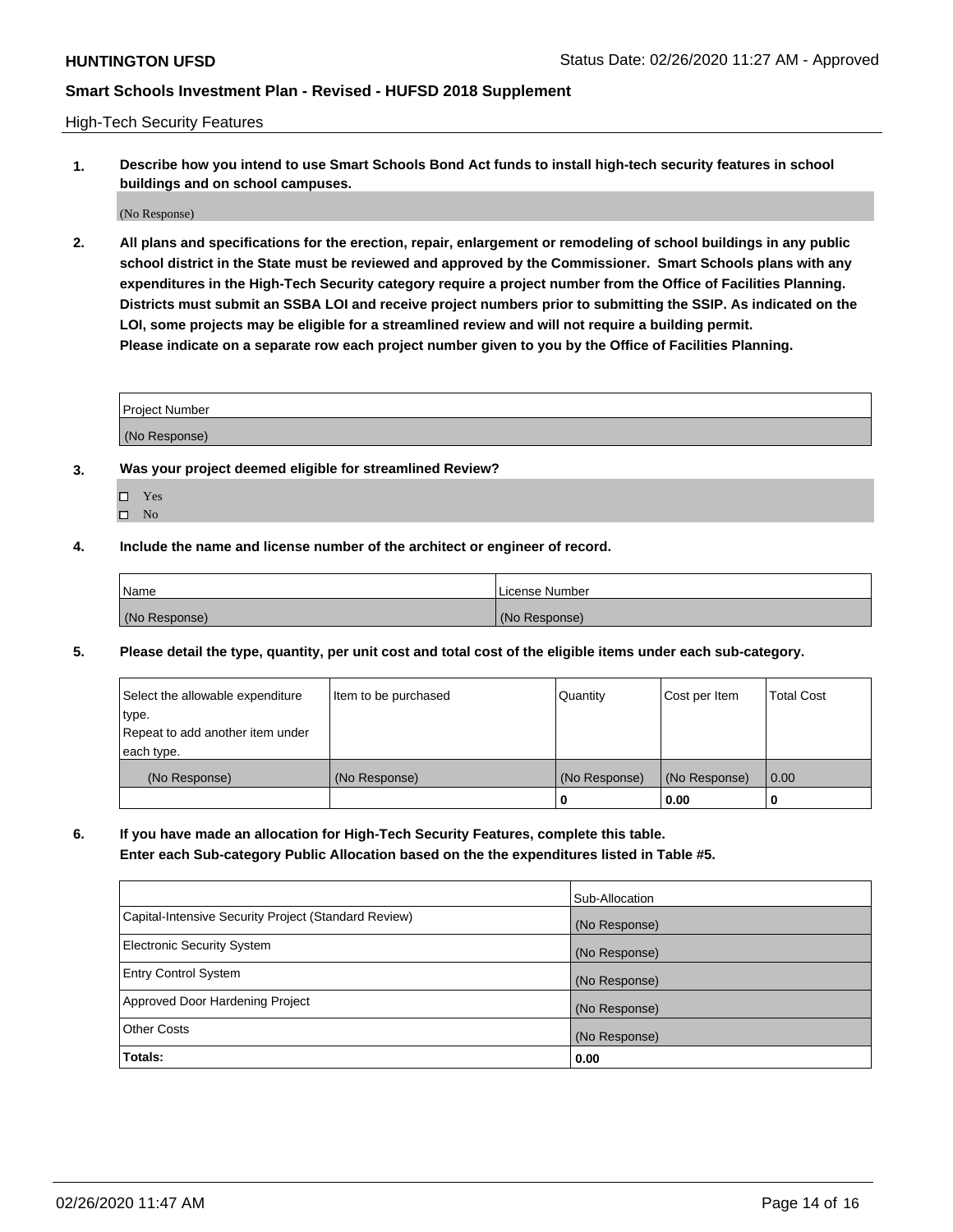Non-Public Schools

### **1. Describe your plan to utilize SSBA funds to purchase devices and loan to the nonpublic schools within your district. Please specify what devices have been requested by the nonpublic schools. If the nonpublic schools have not finalized requests, the district should provide the date nonpublic schools will submit the request by.**

The non-public school, St. Patrick's School plans to purchase interactive whiteboards, Chromebook Carts, iPad charging stations, computer tablets, laptops, items to support robotics in the school. As soon as the supplement is approved, St. Patricks will be free to order (\$51,854.59) their items. The staff at St. Patricks communicates with me, invoices are generated and paid using the funds. All items purchased by the district, for St. Patricks are labled with inventory tags and included in the districts inventory system.

**2. A final Smart Schools Investment Plan cannot be approved until school authorities have adopted regulations specifying the date by which requests from nonpublic schools for the purchase and loan of Smart Schools Bond Act classroom technology must be received by the district.**

By checking this box, you certify that you have such a plan and associated regulations in place that have been made public.

**2a. Please enter the date each year nonpublic schools must request loanable items from the school district. This date cannot be earlier than June 1 of the previous school year.**

June 1 of the previous school year.

### **3. Final 2014-15 BEDS Enrollment to calculate Nonpublic Sharing Requirement (no changes allowed.)**

|            | Public Enrollment | Nonpublic Enrollment | <sup>1</sup> Total Enrollment | Nonpublic Percentage |
|------------|-------------------|----------------------|-------------------------------|----------------------|
| Enrollment | 4.440             | 627                  | 5.067.00                      | 12.37<br>ا د.ے ا     |

### **4. Nonpublic Loan Calculator**

|                                                         | Loanable<br>School | Loanable<br>Classroom | Additional<br>Nonpublic | Estimated<br>Per Pupil | Previously<br>Approved | Cumulative<br>Per Pupil | <b>Final Per</b><br>Pupil Loan | <b>Final Total</b><br>Loan |
|---------------------------------------------------------|--------------------|-----------------------|-------------------------|------------------------|------------------------|-------------------------|--------------------------------|----------------------------|
|                                                         | l Connectivitv     | Technology            | Loan                    | Amount -               | Per Pupil              | Loan                    | Amount -                       | Amount -                   |
|                                                         |                    |                       | (Optional)              | This Plan              | Amount(s)              | Amount                  | This Plan                      | This Plan                  |
| Required Nonpublic<br>l Loan                            | 0.00               | 419.054.59            |                         | 82.70                  | 95.00                  | 177.70                  | 82.70                          | 51,854.59                  |
| Final Adjusted Loan<br>- (If additional loan<br> funds) | 0.00               | 419.054.59            | (No<br>Response)        | 82.70                  | 95.00                  | 177.70                  | 82.70                          | 51,854.59                  |

### **5. Nonpublic Share**

|                                          | Final Per Pupil Amount | Final Nonpublic Loan Amount |
|------------------------------------------|------------------------|-----------------------------|
| Pending and Previously<br>Approved Plans | 95.00                  | 59.565.00                   |
| This Plan                                | 82.70                  | 51.854.59                   |
| Total                                    | 177.70                 | 111,419.59                  |

#### **6. Distribution of Nonpublic Loan Amount by School**

| Nonpublic School Name    | 2018-19 K-12 Enrollment | Special Ed School? If Yes, not eligible |
|--------------------------|-------------------------|-----------------------------------------|
| <b>ST PATRICK SCHOOL</b> | 510                     | No                                      |

### **7. Please detail the type, quantity and per unit cost of the eligible items under each sub-category.**